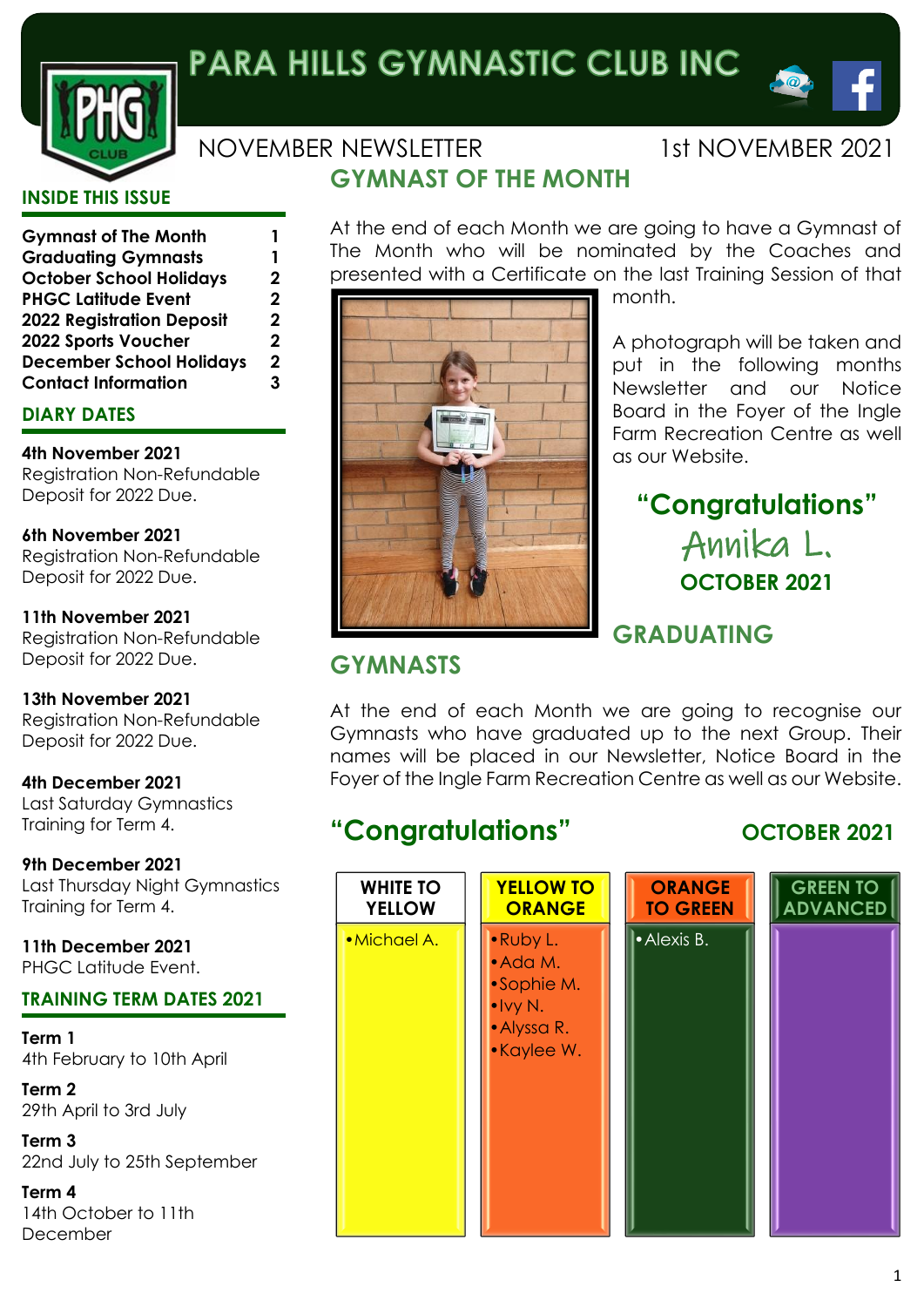#### **REGISTRATION DEPOSITS FOR 2022**

To assist us with our forward planning, Tracey will call you between **Saturday 30th October 2021** and **Wednesday 3rd November 2021** to update all information on your 2022 Enrolment and Sports Voucher Forms, which will then be ready for you to sign and pay a **Non-Refundable** Deposit of **\$5.00** cash or EFTPOS per Gymnast on the below dates. This will hold their place and will be taken off their 2022 Registration Package.

Registration **\$5.00** Non-Refundable Cash or EFTPOS Deposit Days are:

| <b>Thursday Nights:</b> | 6.30pm to 8.00pm   |
|-------------------------|--------------------|
| Saturdays:              | 10.00am to 3.00pm  |
| <b>Thursday Night:</b>  | 4th November 2021  |
| Saturday:               | 6th November 2021  |
| <b>Thursday Night:</b>  | 11th November 2021 |
| Saturday:               | 13th November 2021 |

If you have any questions, please do not hesitate to come and see Tracey at the desk or via **Email:** phgclubinc@outlook.com, **Phone:** 0451 326 030.

#### **SPORTS VOUCHER FOR 2022**

All South Australian primary school aged children, who is attending or is eligible to attend primary school (Reception to Year 7). Plus, year 8s and 9s from 1 January 2022 It is one voucher for every child per calendar year.

If you have any questions, please do not hesitate to come and see Tracey at the desk or via **Email:** phgclubinc@outlook.com, **Phone:** 0451 326 030.

#### **TERM 4 LAST GYMNASTICS TRAINING SESSIONS**

| Saturday:       | 04.12.2021 |
|-----------------|------------|
| Thursday Night: | 09.12.2021 |

#### **PHGC LATITUDE EVENT**

We are hiring the **FULL VENUE** at Latitude. Come and enjoy some fun at Latitude.

This is for all PHGC Members: Coaches, Committee, Staff, Gymnasts and their siblings **ONLY**.

Please keep **10.00am to 12.00pm** free on **Saturday 11th December 2021** as there will be **2 Sessions** and you will have **ONE** of them which will either be **10.00am to 11.00am** or **11.00am to 12.00pm**. You **DO NOT** get a choice, we will let you know which Session you will be in.

#### **SCHOOL HOLIDAYS NO GYMNASTICS TRAINING**

| <b>THURSDAY NIGHTS</b> | <b>SATURDAYS</b> |  |
|------------------------|------------------|--|
| 16.12.2021             | 18.12.2021       |  |
| 23.12.2021             | 25.12.2021       |  |
| 30.12.2021             | 01.01.2022       |  |

06.01.2022 08.01.2022 13.01.2022 15.01.2022 20.01.2022 22.01.2022 27.01.2022 29.01.2022

#### **PAYMENT OPTIONS**

**EFTPOS** Payment Option is now available. (Tap & Go). **CASH** Payment Option is still available.

#### **DO NOT ATTEND TRAINING**

If any Gymnast, Coach or Staff and anyone in their household is sick whether respiratory or other, they are **NOT** to attend Training. If you are feeling better after 72 hours you can return to training. If you are still sick after 72 hours, you will need to see a doctor and produce a doctor's clearance before returning to training.

#### **TRAINING SESSION STARTS**

Gymnasts should arrive to their session at least **5 minutes** before their scheduled start time.

Dressed in training clothing and hair tied back as necessary. Gymnasts should ensure they bring a drink bottle filled with only water to replace fluid lost through physical exercise.

#### All sessions start **ON TIME** by the **clock at the PHGC Entry Desk**.

This is to ensure a full warm-up has been completed for your child's safety.

Warm-up contains many of the most important physical conditioning and injury prevention exercises gymnasts perform and as such it should not be missed under any Circumstances.

#### **LATE ARRIVAL**

All Sessions start on time by the **Club Clock** on **Entry Desk**, anyone who is late **will not** be able to participate in that session. This is to ensure a full warm-up has been completed.

It is potentially dangerous for the late child and other participants in the group. Warm-up contains many of the most important physical conditioning and injury prevention exercises gymnasts perform and as such it should not be missed under any circumstances for the safety of your child.